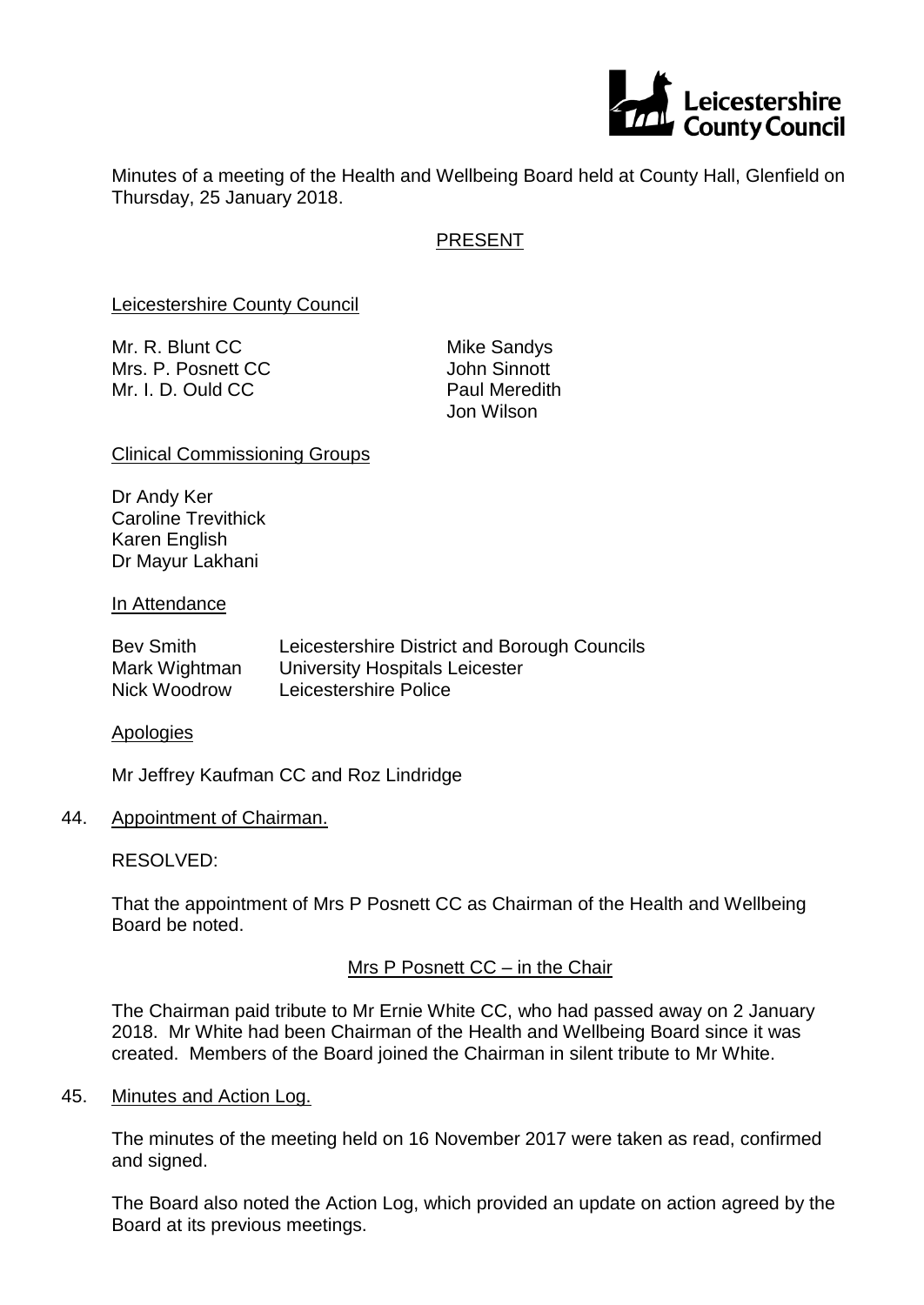### 46. Urgent Items.

There were no urgent items for consideration.

#### 47. Declarations of interest.

The Chairman invited members who wished to do so to declare any interest in respect of items on the agenda for the meeting.

No declarations were made.

#### 48. Position Statement from the Chairman.

The Chairman presented a position statement on the following matters:

- Self-Care Campaign
- STOP Suicide Campaign and Pledge
- All GP practices in East Leicestershire and Rutland were now rated 'good' by CQC
- Mental health crisis house moving to a new central location in Leicester
- Glenfield Children's Heart Unit
- Patients being encouraged to share more information to help improve care
- Antimicrobial Resistance: Preparing for winter
- A selection of regional, national and international publications

Particular reference was made to the STOP suicide campaign. Following a report which had been considered by the County Council's Cabinet on 9 January, members of the Health and Wellbeing Board were asked to pledge to support the campaign.

A copy of the position statement is filed with these minutes.

#### 49. Change to the Order of Business.

The Chairman sought and obtained the consent of the Board to vary the order of business from that set out on the agenda.

#### 50. 'In Mum's Words'.

The Board considered a report of Healthwatch Leicestershire presenting the findings of a survey of expecting mothers, mothers and healthcare professionals. A copy of the report, marked 'Agenda Item 13', is filed with these minutes.

Responses to the survey had been received from 136 expectant mothers and mothers and 54 healthcare professionals. It was noted that just over half the mothers had given birth at Leicester General Hospital or the Leicester Royal Infirmary. UHL acknowledged that some of the findings in the report were difficult to hear and noted that the report was less positive than UHL's internal polling for maternity services. UHL would reflect on the report with its obstetricians and midwives to identify what changes could be made. It was expected that any changes would result from the proposed reconfiguration of maternity services set out in the draft Sustainability and Transformation Plan.

Attention was drawn to the 'Top Tips for New Mothers' section of the report. It had not yet been confirmed whether this would be used as a separate document, but those who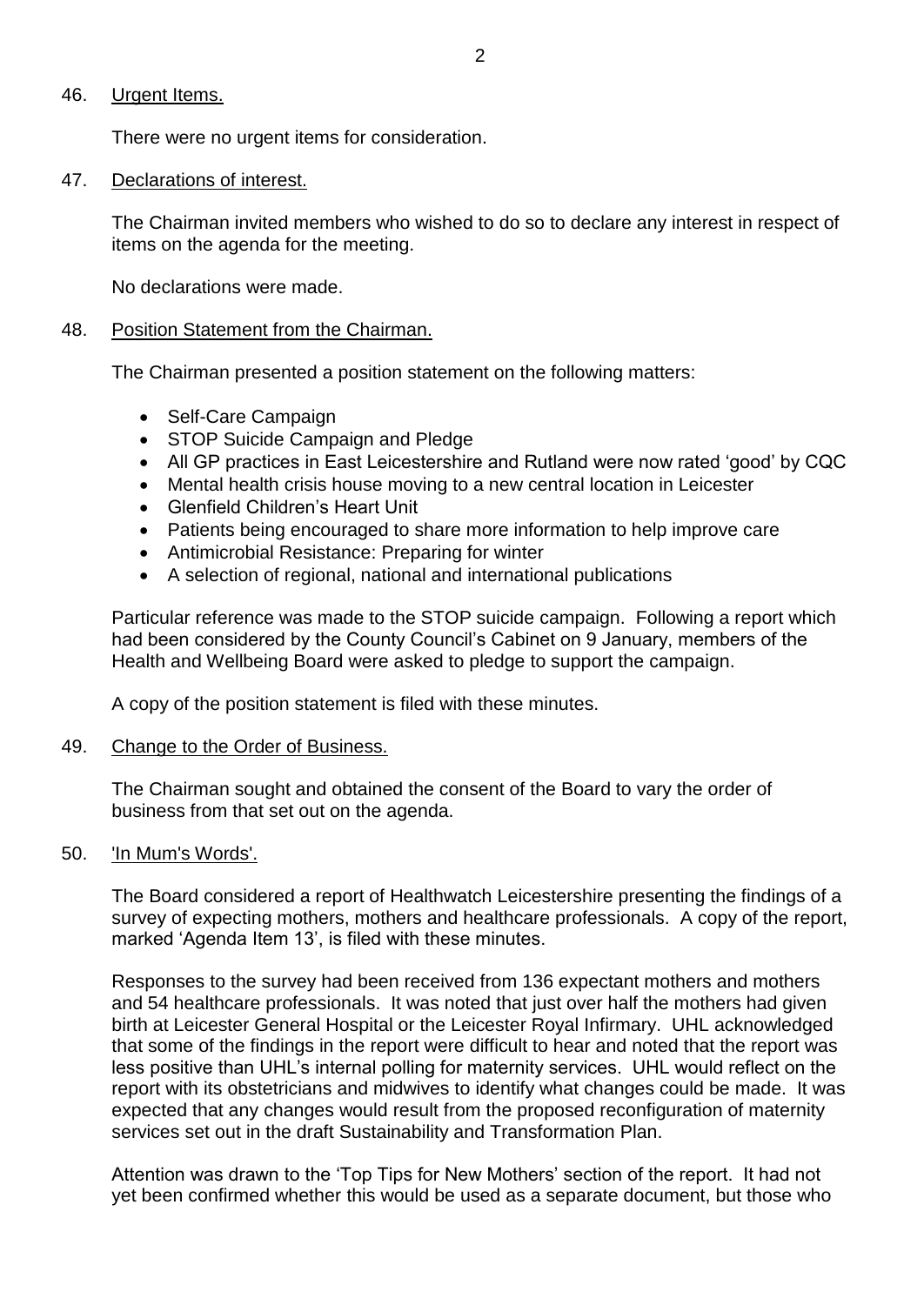had taken part in the survey would be sent a copy of the report so it would be possible for participants to disseminate the information.

Caution was expressed in relation to the comments in the report around breast feeding, as it was felt that these could be construed as slightly negative. There was also some concern regarding the continuity of care once the mother had transferred to community services. Discussions regarding these issues would take place with the Public Health Commissioning Team for 0-19 services.

RESOLVED:

That the findings be noted and health and social care partners be urged to consider actions to improve services, systems and processes outlined in the report.

#### 51. Unified Prevention Board Update.

The Board considered a report of the Director of Public Health which provided an update on the work of the Unified Prevention Board (UPB) in delivering the prevention approach for Leicestershire and how this flowed into the work of each partner organisation. A copy of the report, marked 'Agenda Item 6', is filed with these minutes.

The UPB had agreed four outcome pillars that it was felt all partners could contribute to – keep well, keep safe, stay independent, enjoy life. Three cross-cutting programmes of work had been identified as the focus in developing the unified prevention offer and an update on the achievements to date was reported. Work had also been taking place to develop a social prescribing model as the wrap-around prevention offer.

RESOLVED:

That the contents of the report and progress to date be noted.

52. Early Help Review.

The Board received a presentation from the Director of Children and Family Services which provided a briefing on the work around the Early Help Review. A copy of the presentation is filed with these minutes.

Arising from discussion the following points were raised:-

- (i) There were currently 40 buildings across the Early Help Service; the review proposed that the new service would operate from five key hub buildings and ten supporting spoke buildings. It was acknowledged that this would have implications for partners who currently provided services from the children's centres and these partners were encouraged to respond to the consultation.
- (ii) The new service would be in place from April 2019; the intervening period would be used to develop it. This would involve consideration of the boundaries for the two area based localities and five hubs proposed in the review. The Health and Wellbeing Board would support the alignment of localities to the Integrated Locality Teams, especially as this would enable development of a whole life prevention model.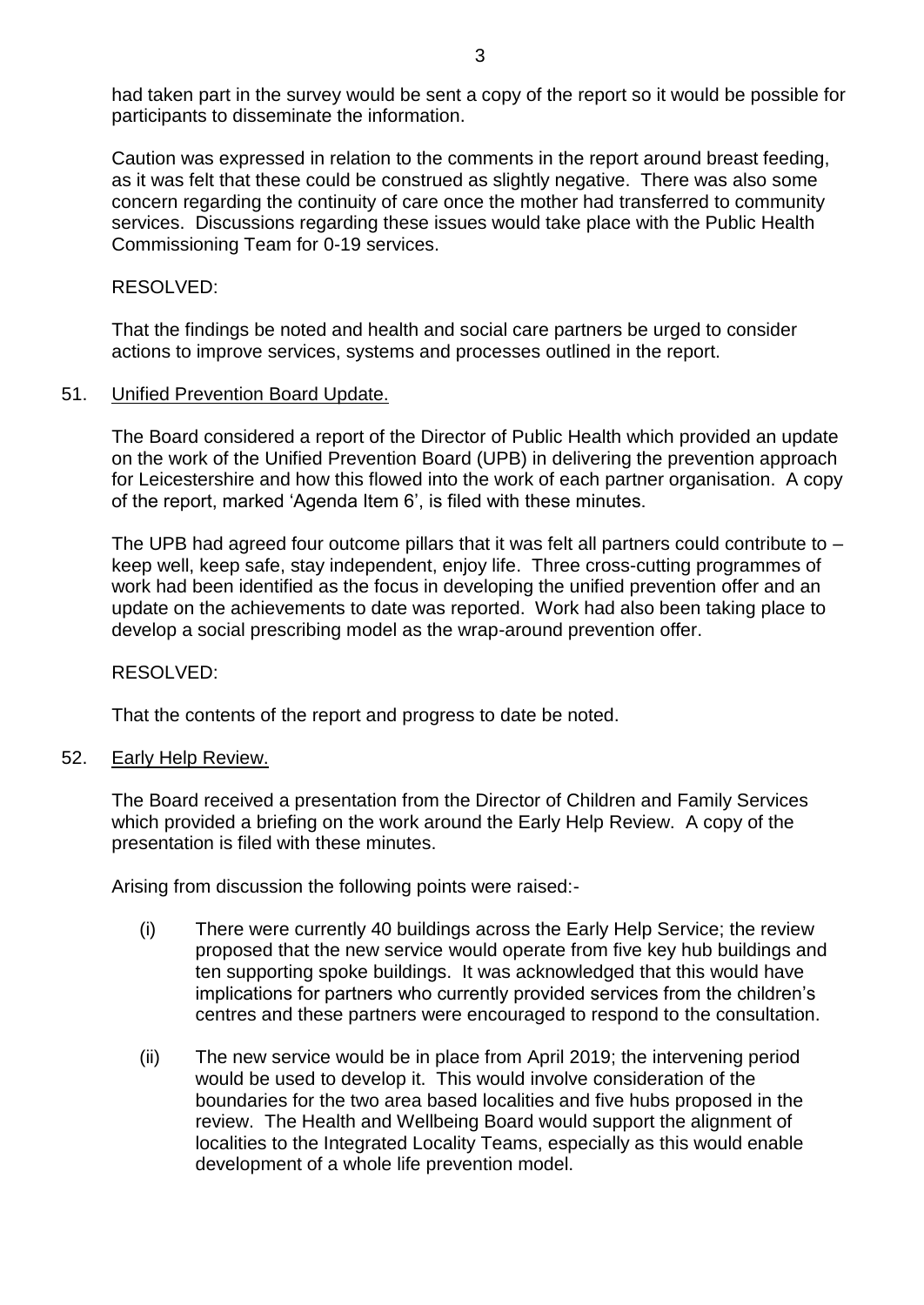- (iii) The County Council's financial position meant that services would need to be more targeted. The number of looked after children had increased significantly over the last four years and this was putting pressure on the Council's ability to meet its statutory obligations. This could have an adverse impact on families with less complex needs. It was hoped that through closer working with partners such as schools, a partnership approach could be developed which would mitigate a potential review on these families.
- (iv) A proportion of the buildings that would cease to be used as children's centres were attached to schools and community centres. It was hoped that ownership of a number of these would be transferred to alternative public services so that they could continue to operate in a different format. There was some disappointment that the focus appeared to be around the loss of buildings rather than on ensuring that the provision of services was focused on those who were most in need.

#### RESOLVED:

That the presentation be noted.

### 53. Next Stage Local Future in Mind Transformation Plan Refresh 2017/18.

The Board considered a report from Better Care Together seeking approval of the draft of the next stage of the local Future in Mind transformation plan for submission to NHS England and describing the next phase of the transformation journey and direction of travel for the next year. A copy of the report, marked 'Agenda Item 8', is filed with these minutes.

There was a requirement for the next stage of the local transformation plan to be signed off by the Leicester, Leicestershire and Rutland Health and Wellbeing Boards and the CCGs prior to its submission to NHS England. The plan would then be published on the three CCG websites.

A query was raised around the ownership of the plan and governance arrangements for the Future in Mind programme. It was confirmed that the Plan had been developed by the Future in Mind Steering Group which had representation from all commissioning partners, including the Local Authorities. Providers had not been included due to conflict of interest. A partnership group was being established to consider pathways, joint working and outcomes. Providers would be engaged with the work of this partnership group.

The increase in workforce referred to in the Plan related to nurses and professional counsellors, not just specialist Child and Adolescent Mental Health Service (CAMHS) staff. An increased skill mix would improve access to interventions for lower level mental health needs such as therapeutic services. Quality of interaction was also important and it was suggested that there should be a metric to measure feedback in this regard. Although there would be links to the County Council's Early Help Review, it was important to note that Future in Mind would focus on individual children rather than working with families.

The Plan saw CAMHS in the context of the emotional health and wellbeing of children and young people and this was welcomed. It was also positive that the Plan focused on young offenders and looked after children more than had previously been the case. It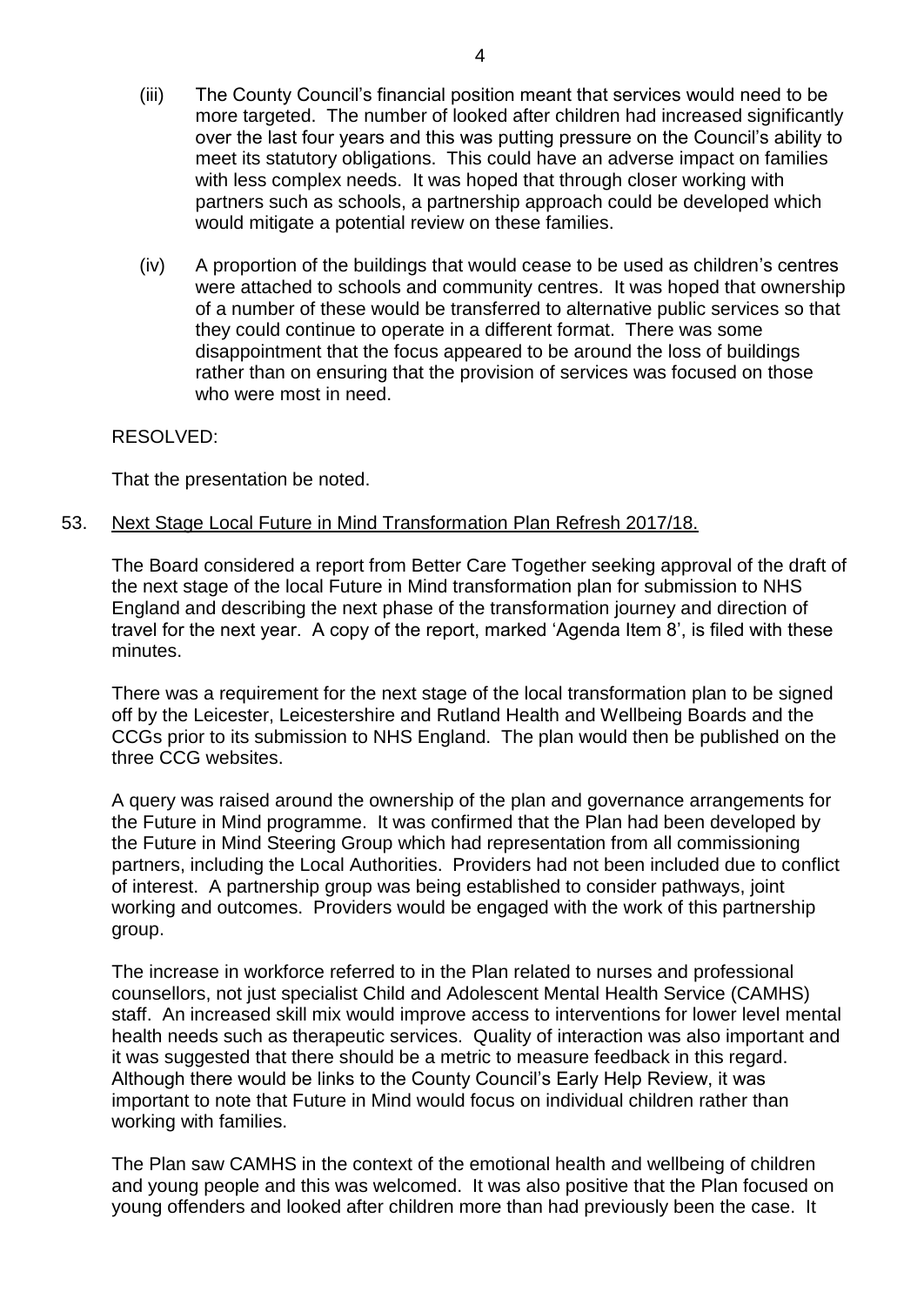was hoped that working in partnership would ensure that there was less duplication as the programme was now more inclusive of all services.

The funding arrangements for the consultation/engagement around the plan were queried and it was noted that the CCGs had provided some funding for an engagement event. The voluntary sector had helped in the process and participation groups had been utilised. The issue of finding further funding had been raised at the Future in Mind Steering Group.

## RESOLVED:

- (a) That the draft local transformation plan be approved for submission to NHS England;
- (b) That it be noted that the draft local transformation plan will be published on the three CCG websites.

## 54. Consultation on Funding Supported Housing.

The Board considered a report of the Director of Adults and Communities outlining details of two Government consultations around housing costs for sheltered and extra care accommodation and housing costs for short-term supported accommodation. The deadline for responses to the consultations was 23 January 2018. A copy of the report, marked 'Agenda Item 9', is filed with these minutes along with the County Council's consultation response.

The Board agreed that consideration should be given to developing a joint approach to supported housing services and the related strategic needs assessment across the Leicester, Leicestershire and Rutland health and social care system. Work was ongoing around how to shape the offer to those with issues that could lead to homelessness and it was felt that this could form part of a bigger piece of work. The role of the housing services partnership was key to helping shape future services.

# RESOLVED:

- a) That the Government consultation documents be noted;
- b) That the implications for housing and support services within Leicestershire be noted.

# 55. Delayed Transfers of Care Performance.

The Board considered a report of the Interim Director of Health and Care Integration which provided a progress update on delayed transfers of care (DTOC), a key outcome metric of the Better Care Fund (BCF). The report detailed performance against the DTOC targets along with current progress locally across health and care to reduce delays. A copy of the report, marked 'Agenda Item 10' is filed with these minutes.

In November, the average number of days delayed per day, per 100,000 adult population had been 8.0 against a local target of 6.84. Despite significant improvements and effort, the nationally mandated November target for Leicestershire had not been achieved. However, the level achieved was better than the national target for delayed transfers of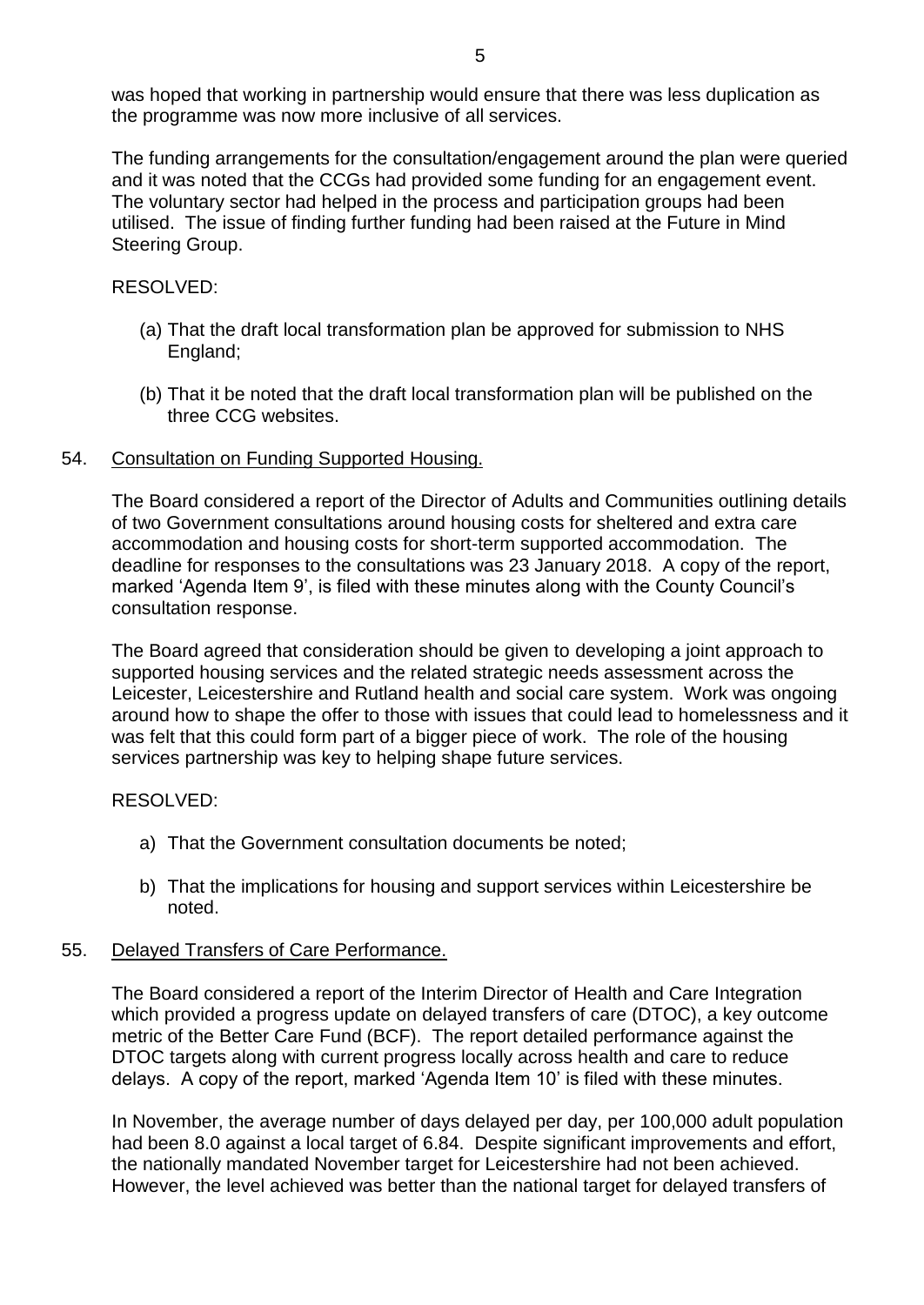care of no more than 9.4 days delayed per day, per 100,000 adult population. Further improvement activity continued to be coordinated by the Discharge Working Group.

A letter had been received from the Secretaries of State for the Department of Communities and Local Government and the Department of Health confirming that, due to the improved DTOC performance in Leicestershire, there would be no impact on the IBCF allocation in 2018/19.

It was noted that the DTOC measurement included people on an end of life care pathway who were delayed in hospital awaiting discharge. In West Leicestershire, a new End of Life pathway had been put in place to prevent DTOC for this particular group of patients.

## RESOLVED:

- a) That the progress report be received and noted;
- b) That it be noted that the report has been forwarded to the Discharge Working Group and the Director of Urgent Care for Leicester, Leicestershire and Rutland in support of their oversight of DTOC performance on an LLR-wide basis.

## 56. Joint Strategic Needs Assessment.

The Board considered a report of the Director of Public Health which highlighted the responsibility of the Health and Wellbeing Board to publish a Joint Strategic Needs Assessment (JSNA), the timescale and the proposed governance structure to enable production. The last JSNA for Leicestershire had been produced in 2015. A copy of the report, marked 'Agenda Item 11', is filed with these minutes.

It was proposed to publish the JSNA in subject-specific chapters throughout a three year period in line with CCG and local authority commissioning cycles. The chapters would be aligned to the County Council's Strategic Outcomes Framework. A JSNA Reference Group was to be established which would support JSNA work across Leicestershire, and would provide a status report to the Integration Executive on a quarterly basis.

Support was given for the JSNA to be delivered in chapters. The publication timeline was based on when plans were due to be refreshed and would be reviewed at the first meeting of the reference group. It was requested that consideration be given to prioritising the chapters on End of Life Care and frail older people. The intention was to make the JSNA more commissioner friendly and to align the work required more with Leicester City so there would be greater consistency and that the output could be used in planning processes across LLR. The annual Health and Wellbeing Board Development Session would consider how commissioning intentions for the forthcoming year were informed by the JSNA.

## RESOLVED:

- a) That the report be noted;
- b) That the delegation of the assurance role to the Integration Executive be approved;
- c) That the proposal to form a JSNA reference group and the draft terms of reference for the JSNA reference group be approved;